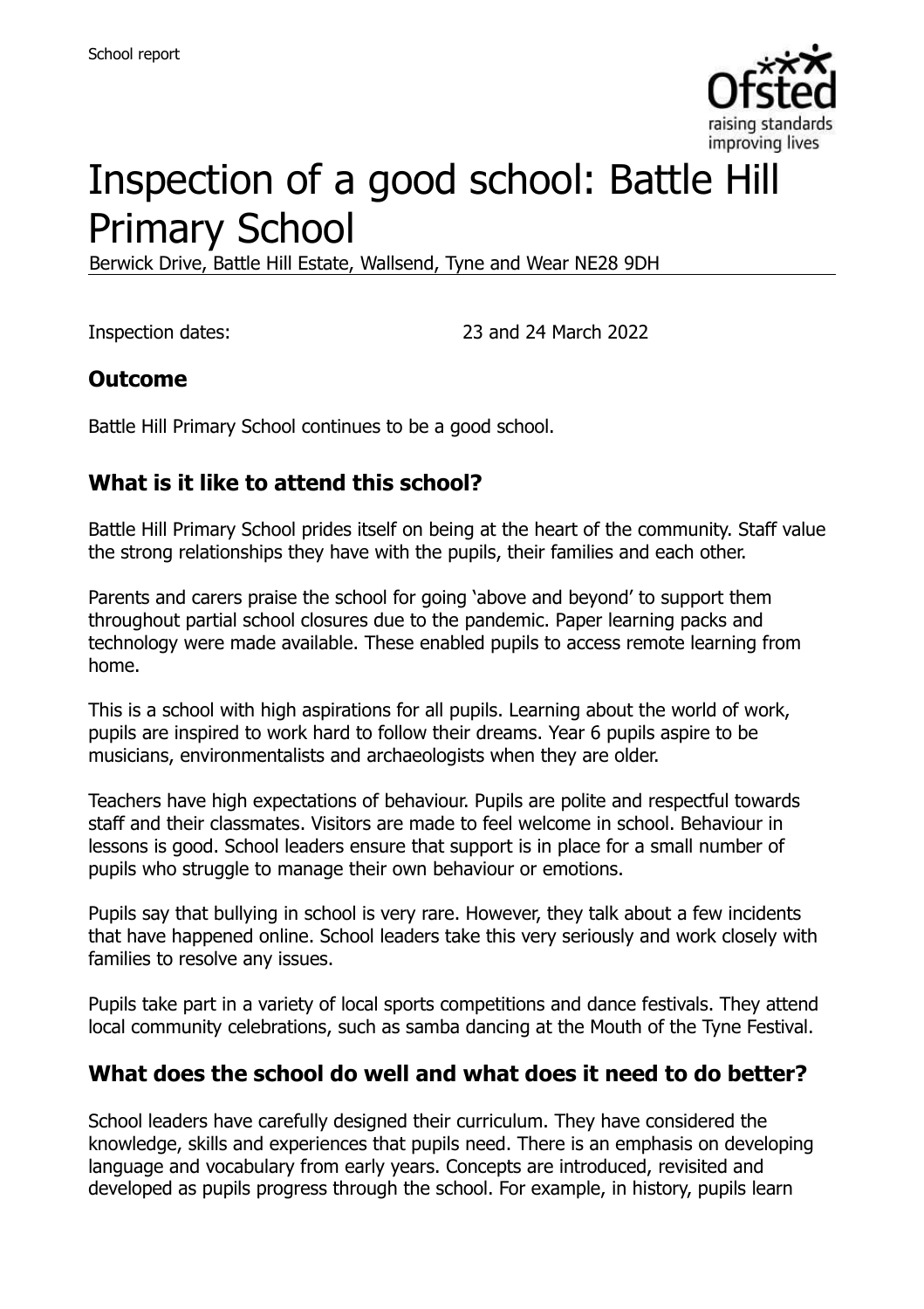

about the cultural changes for women in society over time. In the history lessons visited during the inspection, pupils examined original household artefacts and could make sensible predictions about how these were used. The whole-school focus on vocabulary was evident when Year 1 pupils were seen talking about the past and the present, for instance when comparing dolls from different decades. However, sometimes pupils do not remember key concepts. Year 6 pupils struggled to recall previous learning about ancient civilizations, for example. Some were therefore unable to make strong connections to help them with their current Ancient Greece topic. School leaders are developing strategies to help pupils revisit learning to embed this in their long-term memory. Assessment is not yet fully in place for all subjects, such as history.

School leaders have prioritised reading since the previous inspection. A new approach to teaching phonics has been introduced from the beginning of Reception. Teachers are well trained in delivering the programme. This is already having an impact for most pupils, who are now more confident in reading. However, sometimes reading fluency is poor and pupils are over-reliant on adult help. Timely checks are made to ensure that pupils are on track. Extra support is given to help pupils who have gaps in their learning.

Pupils enjoy reading. They talk enthusiastically about their class novel, which they share during story time. Pupils experience books from a range of authors. For example, pupils can describe the plot in Shakespeare's play, 'Macbeth'. Pupils regularly complete online quizzes to sharpen their understanding of the books they have read. Teachers have developed class libraries. Here, pupils select reading books of their own choice. Work to refresh the school library is under way.

Key mathematical concepts are introduced when children join playgroup and Nursery. For example, in Reception, children learn the language of repeating patterns. Teachers then create a wealth of opportunities for children to practise these skills within the classroom and outside area. Recent changes to the curriculum are helping children to develop a deeper understanding of number. This enables them to be better prepared for their next stage of learning.

Pupils continue to make good progress in mathematics in key stage 1. This is because learning is sequenced to build on what they already know. For example, in Year 1, pupils are introduced to centimetres as a unit of measurement. They tackle this challenge confidently because they have experience of measuring with cubes. Earlier in Reception, they had learned about 'taller than' and 'shorter than'. This approach continues in key stage 2. Pupils develop their reasoning and mathematical problem-solving skills. For example, Year 6 pupils can use known multiplication facts when calculating the ratios of colours needed to mix paint. Pupils with special educational needs and/or disabilities (SEND) are well supported within the classroom using practical equipment. However, sometimes, when pupils are removed from the classroom to work in a smaller group, they make less progress. This is because the choice of activity does not help them secure the basic skills they need to learn.

Pupils behave well in lessons and are keen to learn. Strong relationships between staff and pupils are evident. Members of staff model this respect well. Teachers feel valued by leaders and appreciate the support they receive.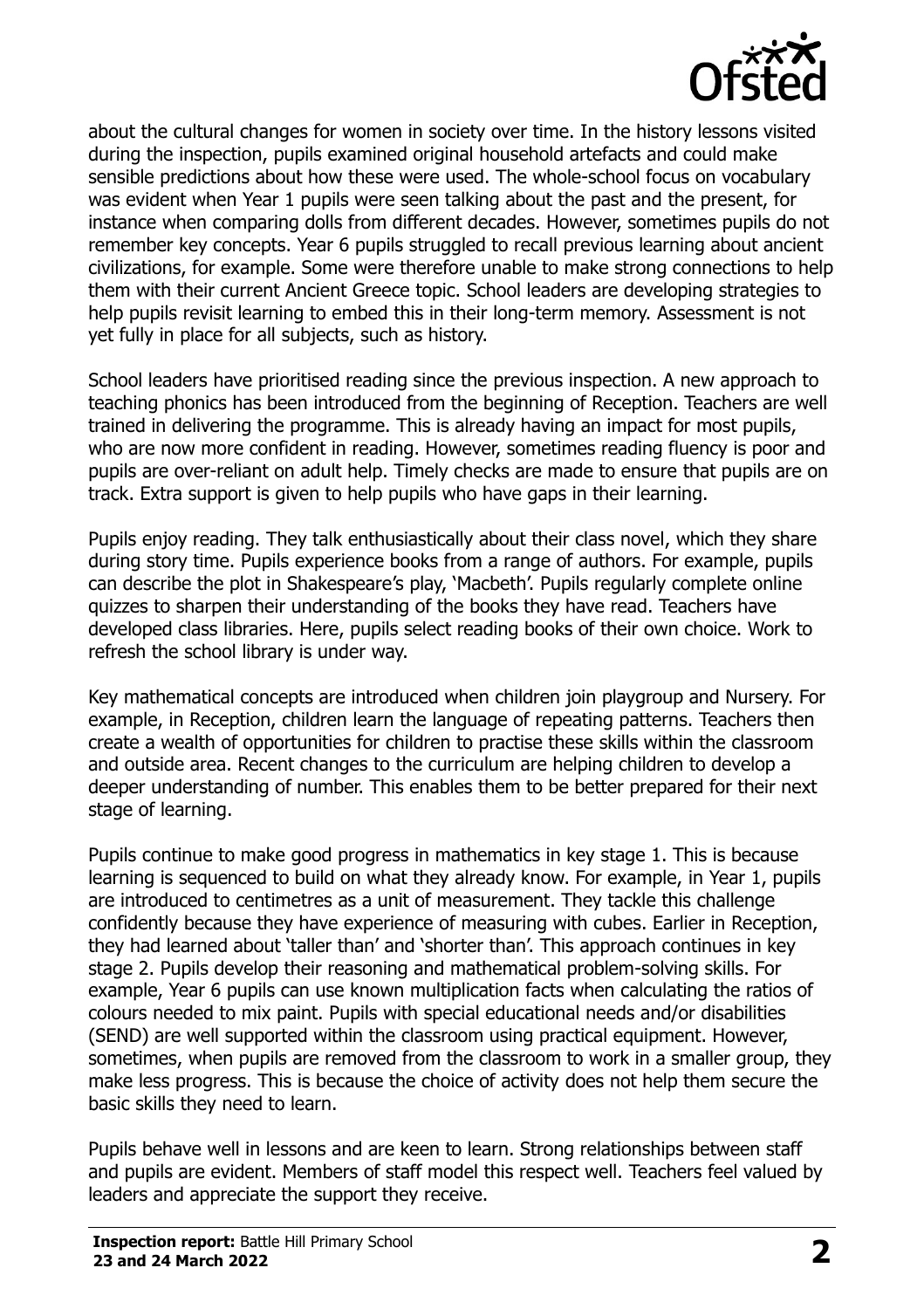

Equality and diversity are threaded throughout the curriculum. Pupils learn about authors, artists and famous people from different cultures, such as Alma Thomas in art and Mary Seacole in history. School leaders have fostered strong international links. As part of its international work, the school has hosted Chinese students and pupils have visited Poland.

## **Safeguarding**

The arrangements for safeguarding are effective.

School leaders prioritise keeping pupils safe. They are aware of local risks, such as drug and alcohol misuse, mental health and financial hardship. Leaders are proactive in securing support for families and addressing these issues within the curriculum.

All staff receive regular training and know the procedure for reporting concerns. Safeguarding records are rigorous, and this has been strengthened by the recent introduction of an electronic reporting system.

Appropriate recruitment checks ensure that all adults are suitable to work in school.

## **What does the school need to do to improve?**

## **(Information for the school and appropriate authority)**

- In some foundation subjects, the curriculum has not had time to embed. Therefore, pupils' learning in these subjects does not build sufficiently on prior knowledge. Leaders should check carefully that plans are implemented. They should develop a system of checking how much knowledge pupils are understanding and remembering in the foundation subjects, so that any gaps in pupils' knowledge can be filled.
- Some pupils struggle to read fluently and with accuracy and are overly dependent on adult support. This is because there are gaps in their phonological knowledge and understanding. Leaders should ensure that these pupils catch up quickly and that they can read with fluency and accuracy.

## **Background**

When we have judged a school to be good, we will then normally go into the school about once every four years to confirm that the school remains good. This is called a section 8 inspection of a good or outstanding school, because it is carried out under section 8 of the Education Act 2005. We do not give graded judgements on a section 8 inspection. However, if we find evidence that a school would now receive a higher or lower grade, then the next inspection will be a section 5 inspection. Usually this is within one to two years of the date of the section 8 inspection. If we have serious concerns about safeguarding, behaviour or the quality of education, we will deem the section 8 inspection a section 5 inspection immediately.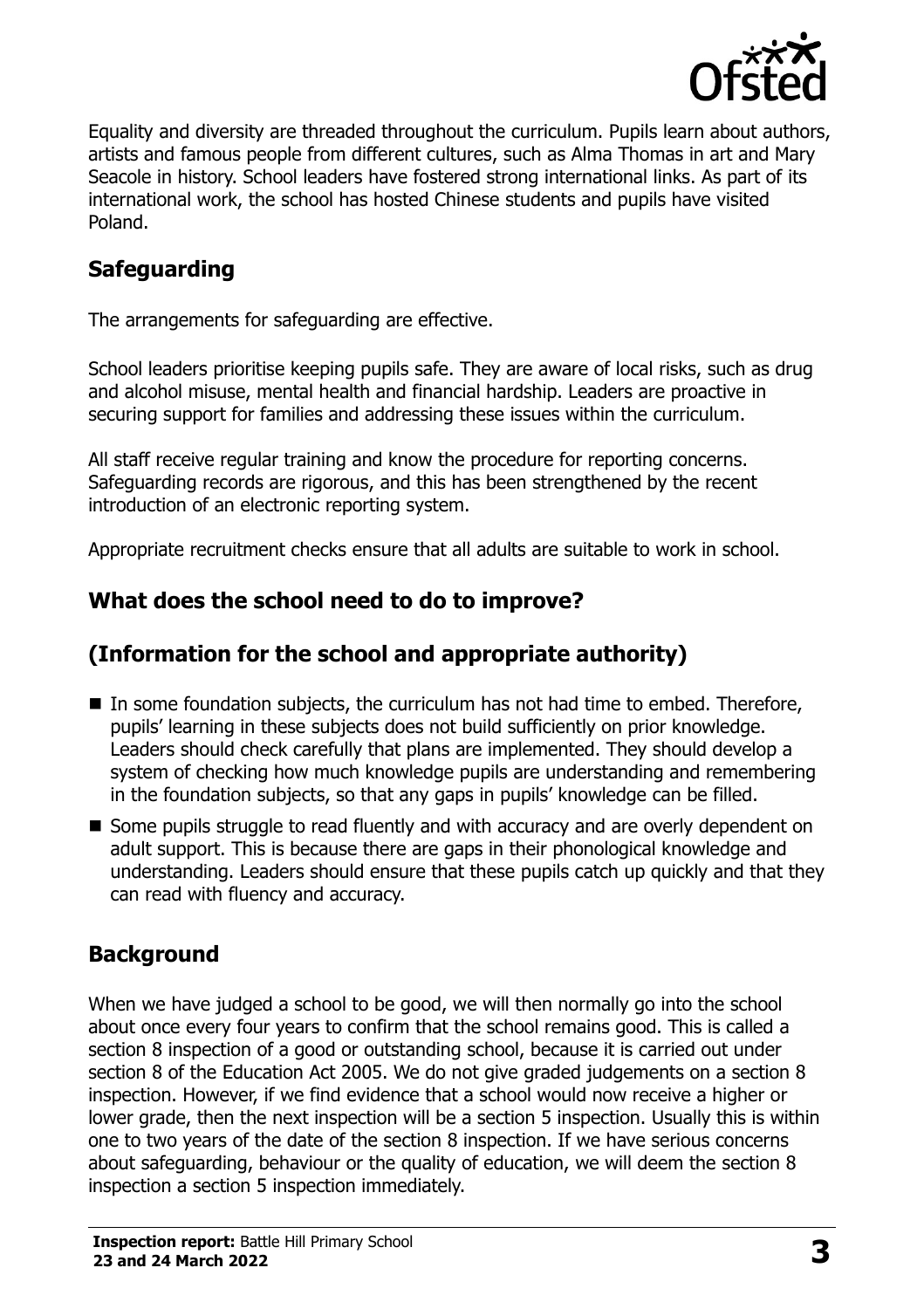

This is the second section 8 inspection since we judged the school to be good in May 2013.

## **How can I feed back my views?**

You can use [Ofsted Parent View](https://parentview.ofsted.gov.uk/) to give Ofsted your opinion on your child's school, or to find out what other parents and carers think. We use information from Ofsted Parent View when deciding which schools to inspect, when to inspect them and as part of their inspection.

The Department for Education has further quidance on how to complain about a school.

If you are the school and you are not happy with the inspection or the report, you can [complain to Ofsted.](https://www.gov.uk/complain-ofsted-report)

#### **Further information**

You can search for [published performance information](http://www.compare-school-performance.service.gov.uk/) about the school.

In the report, ['disadvantaged pupils'](http://www.gov.uk/guidance/pupil-premium-information-for-schools-and-alternative-provision-settings) refers to those pupils who attract government pupil premium funding: pupils claiming free school meals at any point in the last six years and pupils in care or who left care through adoption or another formal route.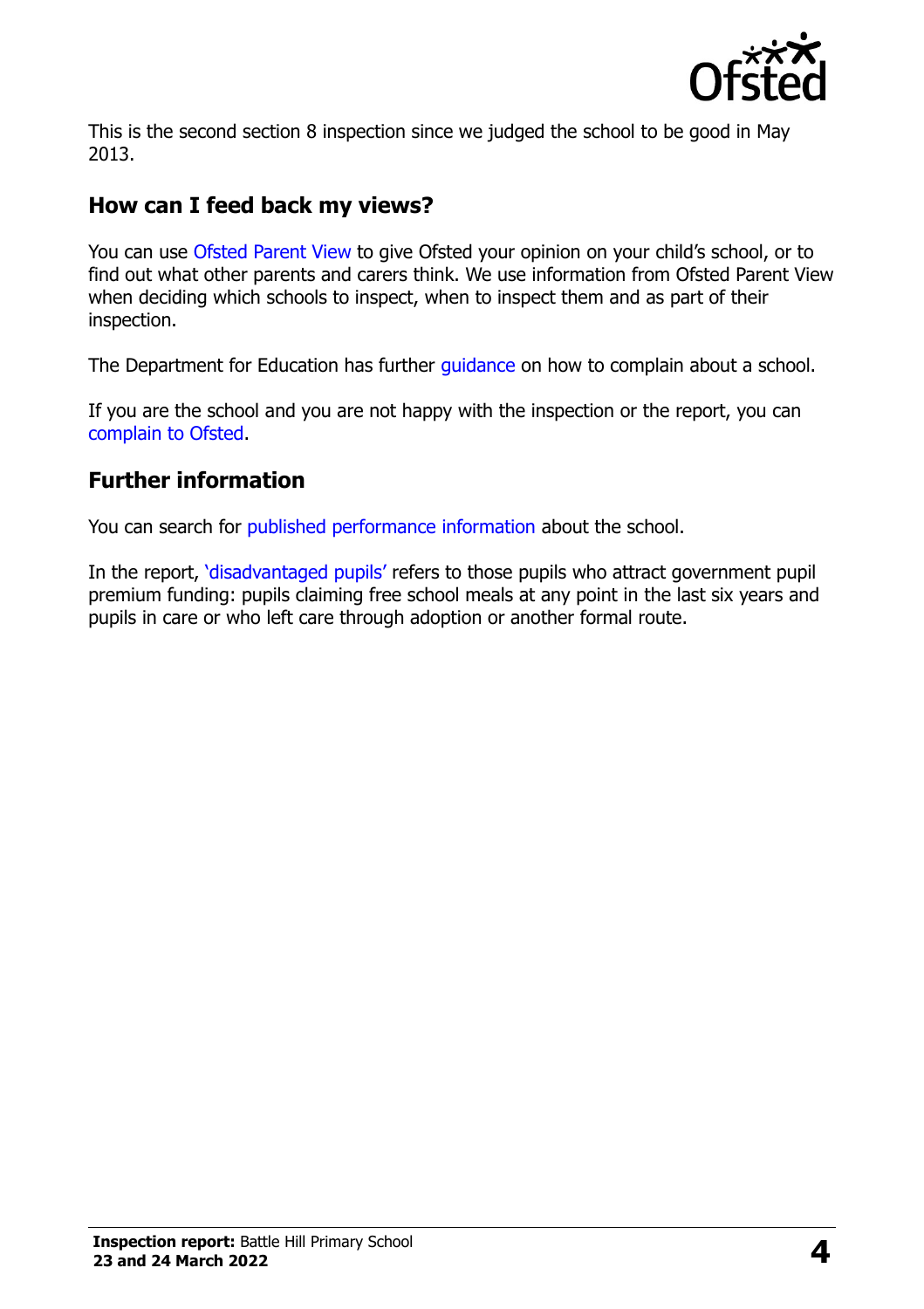

## **School details**

| Unique reference number             | 108595                                                               |
|-------------------------------------|----------------------------------------------------------------------|
| <b>Local authority</b>              | North Tyneside                                                       |
| <b>Inspection number</b>            | 10211335                                                             |
| <b>Type of school</b>               | Primary                                                              |
| <b>School category</b>              | Foundation                                                           |
| Age range of pupils                 | 2 to 11                                                              |
| <b>Gender of pupils</b>             | Mixed                                                                |
| Number of pupils on the school roll | 364                                                                  |
| <b>Appropriate authority</b>        | The governing body                                                   |
| <b>Chair of governing body</b>      | <b>Bill Appleby</b>                                                  |
| <b>Headteacher</b>                  | Ruth Jobey                                                           |
| Website                             | www.battlehillps.org.uk                                              |
| Date of previous inspection         | 1 February 2017, under section 8 of the<br><b>Education Act 2005</b> |

## **Information about this school**

- The school provides a daily breakfast club and an after-school club.
- $\blacksquare$  The school does not use any alternative provision.

## **Information about this inspection**

This was the first routine inspection the school had received since the COVID-19 pandemic began. The inspector discussed the impact of the pandemic with leaders, and has taken that into account in his evaluation of the school.

- The inspector met with the headteacher, deputy headteacher and senior leaders for English, history, early years and SEND. He spoke with a representative from the local authority and four governors, including the chair of governors. Discussions were also held with some teachers and support staff.
- The quality of education was inspected by visiting lessons, meeting with a range of pupils and staff, looking at pupils' work and examining curriculum documentation. The inspector looked closely at reading, mathematics and history.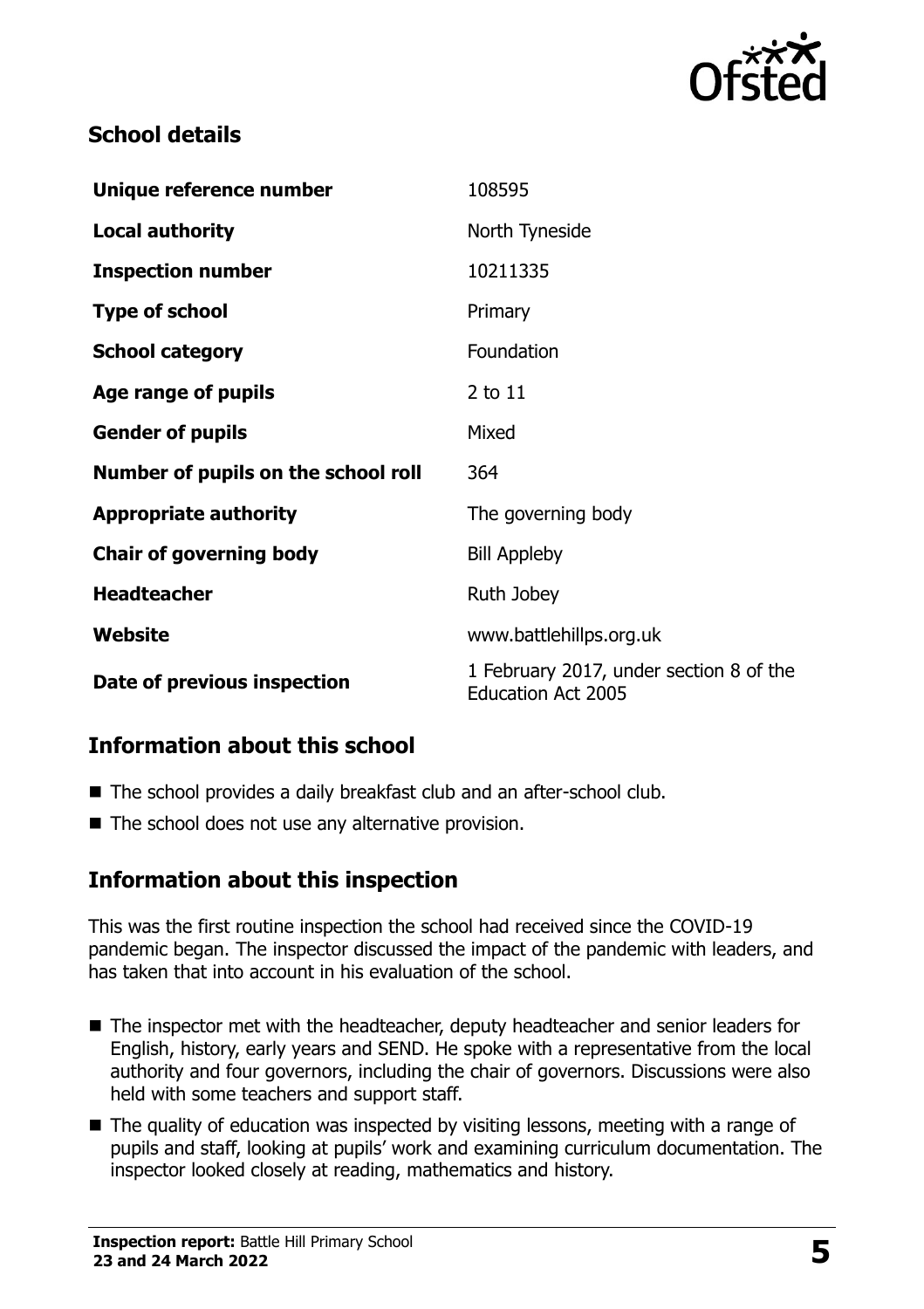

- The inspector considered the views of parents through face-to-face discussions and via the responses to Ofsted's Parent View survey that had been received.
- The inspector listened to pupils reading to a familiar adult, observed their behaviour moving around the school and at lunchtime, met with pupils formally to gather their opinions and held informal discussions across both days of the inspection.
- A wide range of safeguarding information and documentation was scrutinised, including referrals and attendance records.

#### **Inspection team**

Andy Jones, lead inspector **Contact Contact Contact Contact Contact Contact Contact Contact Contact Contact Contact Contact Contact Contact Contact Contact Contact Contact Contact Contact Contact Contact Contact Contact Co**